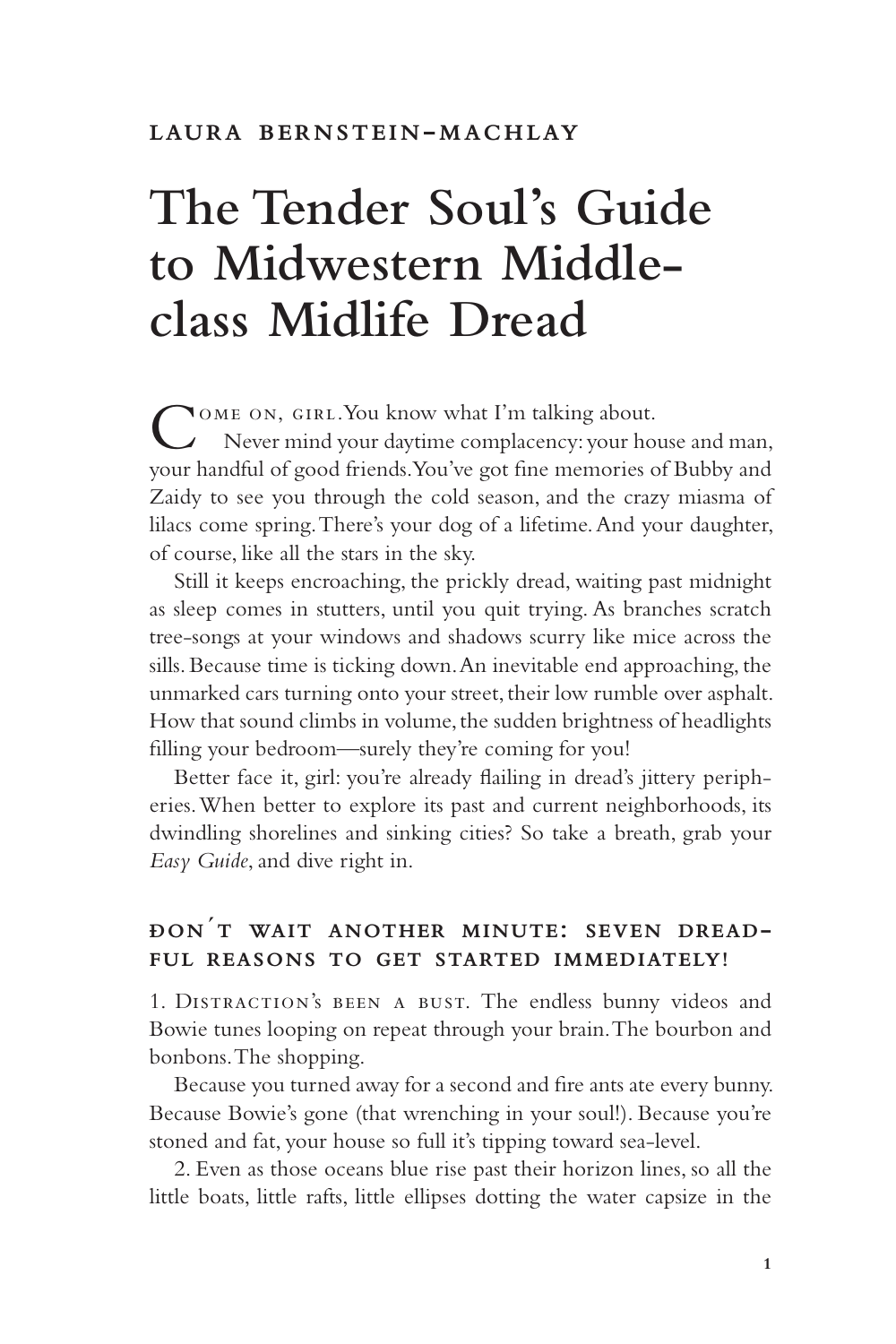smallest of squalls.

3. The skies are tic-tac-toed with exhaust trails as planes zip here, there, and everywhere, all the people seeking chill-thrills before we heat another degree or three.

4. Gangs and guns and burning cities. Dead whales washing ashore by the dozens, their bellies thick with plastic. Because the bees. Because of children made refugees, welcome nowhere. Children disappeared into wastelands and roaring rivers, others snatched from their parents' hands. Children made soldiers. Children in cages.

5. Your daughter's off to college, and your doggie's seen better days. Your man's sagging a tad in the middle, and so are you.

6. Decades fly like aerialists on their invisible lines. Blink and they'll fall. Shut your eyes and miss it all.

7. Because life is suffering. (Or possibly a bowl of cherries.) Unexamined, it's hardly worth the bother.

### **ease the dread by planning ahead: what to pack for your trip!**

1. Moon cheese for stamina. Chivas Regal for gumption. Chocolate bunnies for consolation.

2. Drugs. Legal are swell. Your out-of-date Xanax or just-in-case Ativan—the last couple rolling around in your underwear drawer beside the bunny-eared vibrator (its batteries long, long dead).

Not-so-legal are swell as well. Downers recommended over uppers. Hallucinogens probably redundant.

3. A comfortable suit of armor, though rust can be problematic. Kevlar is a good alternative and stylish to boot.

4. Sunblock—high SPF, because it could be hot where you're going. Alternately bring mittens, because sometimes it freezes over.

5. Mantras come in handy. Revisit TM for the secret one you've long forgotten. Summon your pink bubble of protection—find it in the 90s, after your surgery gone bad, grad school gone belly-up, that boy up and gone. Don't forget the accompanying chant: I am the light. The light is within me!

6. Curiosity. Far from killing the cat, it'll see you past birds in the bush, troubled waters, and rocks and hard places.

7. Earplugs. And blinders, just in case. Keep handy when entering certain cluttered rooms in your unconscious.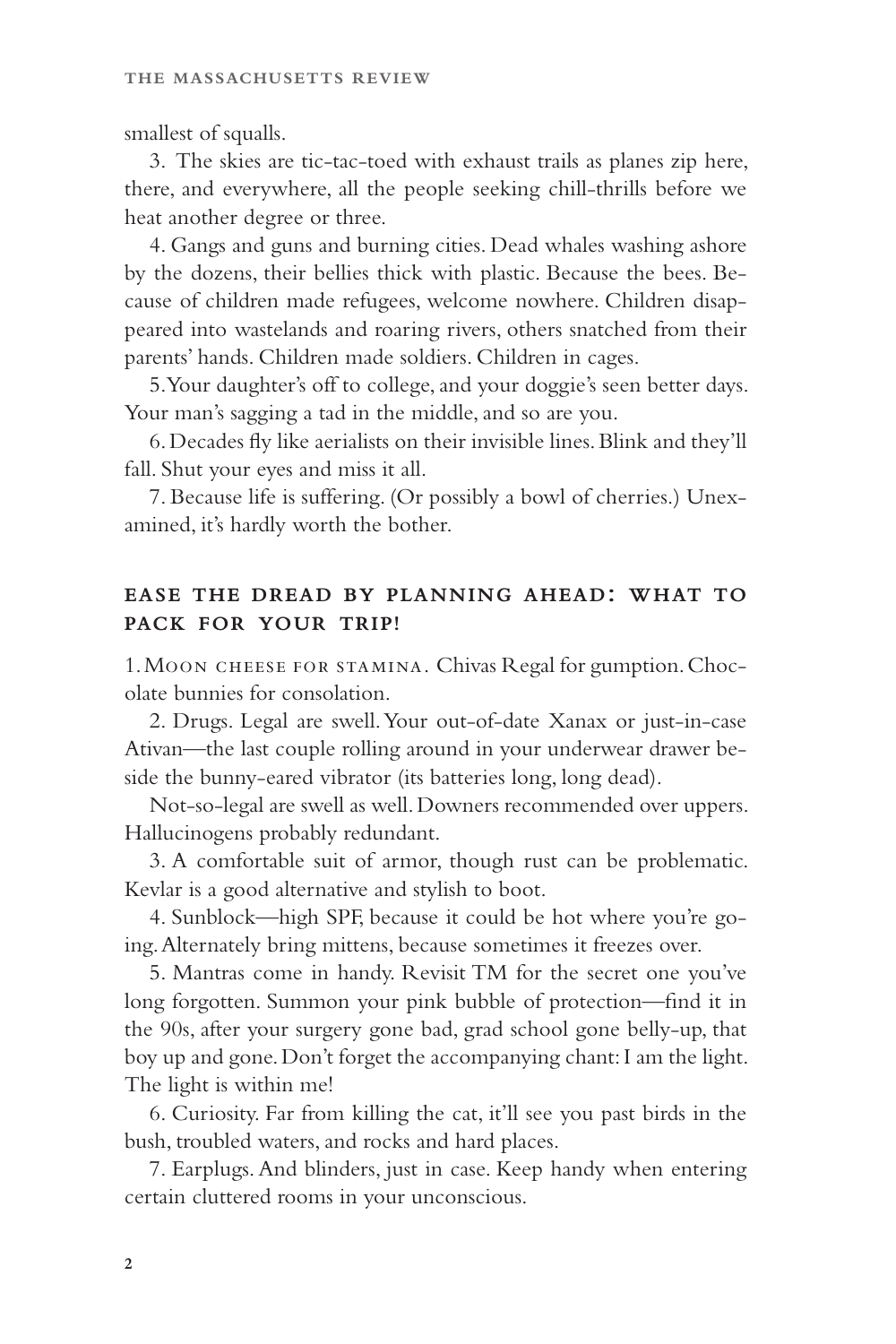8. Traveler's insurance. Check with therapist for future availability and inevitable rate increases.

*Helpful tip!* Leave grinding axes at home, along with tastes of your own medicine, fuel to your fires, and chips on your shoulder.

## **popular scenes inspiring your personal dread!**

Note: these and other formative milestones make awesome daytrips.

1. *Fairy tales* we tell the kiddies. Don't let plump mattresses fool you. Peek beneath happily ever after to discover legions of dead crows, the stepsisters' bloody feet, the hag charbroiled in her greasy oven. In these villages, fathers habitually go missing, and stepmothers are dense as dead leaves on the ground. You're bound to stumble over some crone patching her peppermint walls, another convicted for child labor or vanity. Watch ravens circle once, twice, thrice, then dive to gobble their eyeballs. Yum!

*Helpful hint:* check used bookstores for out-of-print editions where the Little Match Girl and the Little Mermaid die.

2. *Gothic Tales.* Pack your cleavage and billowing gown and spend an afternoon touring bloody castles. Enjoy ghosts groaning from the murder room, sputtering candles and snaking corridors. Don't forget the languishing heroine, whose silhouette you've attempted to starve yourself into since adolescence. Let the hero or creature or undead sweep you—boneless and silky white as a bedsheet—into his arms, bend you at the neck and drink you dry. What a way to go!

3. Try the *Southern variety*, with outsiders and misfits galore. They'll shoot you for sport, or gut you like a silver fish from their swamp. They'll eat your bleeding heart for supper, but they'll hold your pain forever after.

4. *Slasher flicks.* Try the '80s variety with chainsaws and metal claws, axes and knives in every size and style of edge (keen is terrific, but don't forget serrated for a bit of a workout). Where slutty girls poured into Jordache jeans get it first. Where the jocks (clones to boys who snubbed you through high school) with smirks/scowls and feathered/ spikey mullets are the next to go, in explosions of skin and viscera.

Listen! The telephone's ringing over and over. The caller's already in the house, waiting for you.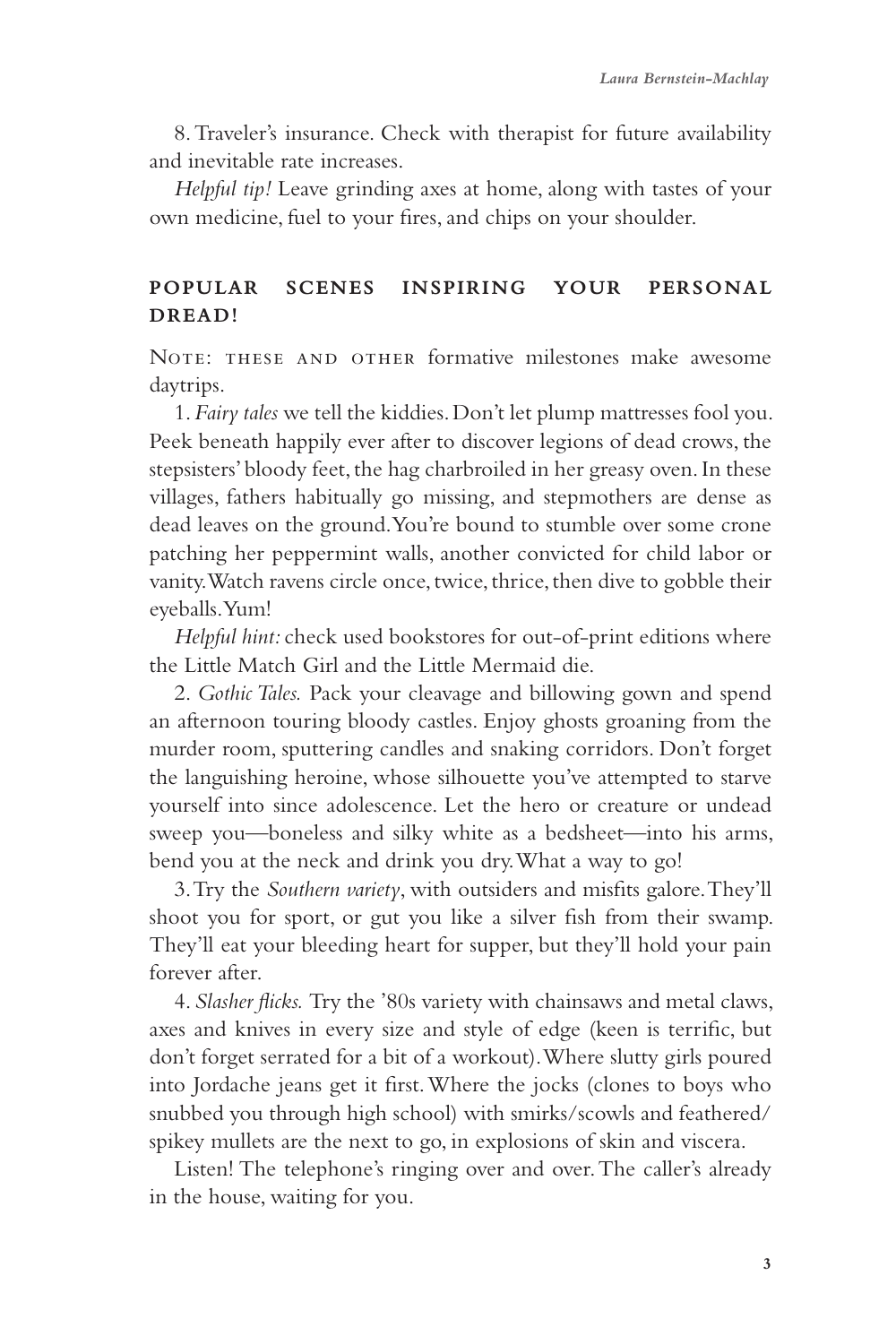#### **trips down memory lane!**

1. *INFANCY*. YOU'RE COLD. Nerve endings attached to hunger split you through the center. You flail, reach into blurry space. Inscrutable faces rise and fall like the sun; they pat you or shout or turn away. Your wail becomes grunt becomes babble—you know what you want to say, but your mouth betrays you time and again.

Still, you're busy busy busy. Turning over, scooting and crawling. Until neurons fire from deep inside and impel you into open air. Upsy-daisy! Then the tip-over, the hard crash to earth. Repeat again, again, again.

2. *Childhood.* You know Bubby and Zaidy are sad to their bones. You know they'll keep you, if your mother flies loose for a while. You know bus trips with Bubby to Detroit's main library. You know Zaidy's garden—grass like silk, neat rows of roses, the prick of cucumbers when you pick them. You know to avoid the occasional anthill, to press lilacs between finger and thumb, so the scent rises like wings into the sky.

You know your mother is sad when she doesn't have a man. You know children's words burn like acid. You know when to bite your tongue till it bleeds. You know books feel like starlight—what you imagine starlight must feel like—in your hands when you read long past midnight.

3. *Adolescence.* The funhouse of middle school: unreliable adults around every corner, the lunchroom cacophony, the locker-room stink. Girls hiss like water over river rocks, and boys become rabbits jumping at doorframes and dangling banners. Girls and boys huddling in all the hallways. You will yourself invisible and scuttle by.

Moods: your Highs, alarming as bird screech; the Lows dirge-deep, so you slash your journal and go mute for days. So you dream of bloody castles wrapped in thorn and tell no one about the stranger inhabiting your skin—how she whispers stories and truths, and you're clueless which is which. That time you tried to hack her right out. How embarrassed you felt after, as you bandaged the little scratches.

4. *Your 20s.* School, boys, booze, bongs, drudgery, desperation, sick, cheap travel, men, underpaid jobs, grad school. This decade births terrible poems. And the nightmare of first love, how you crave that man with such ferocity that your lungs blister with every breath. And when he leaves you high and dry (low and slow), you ball the shards of that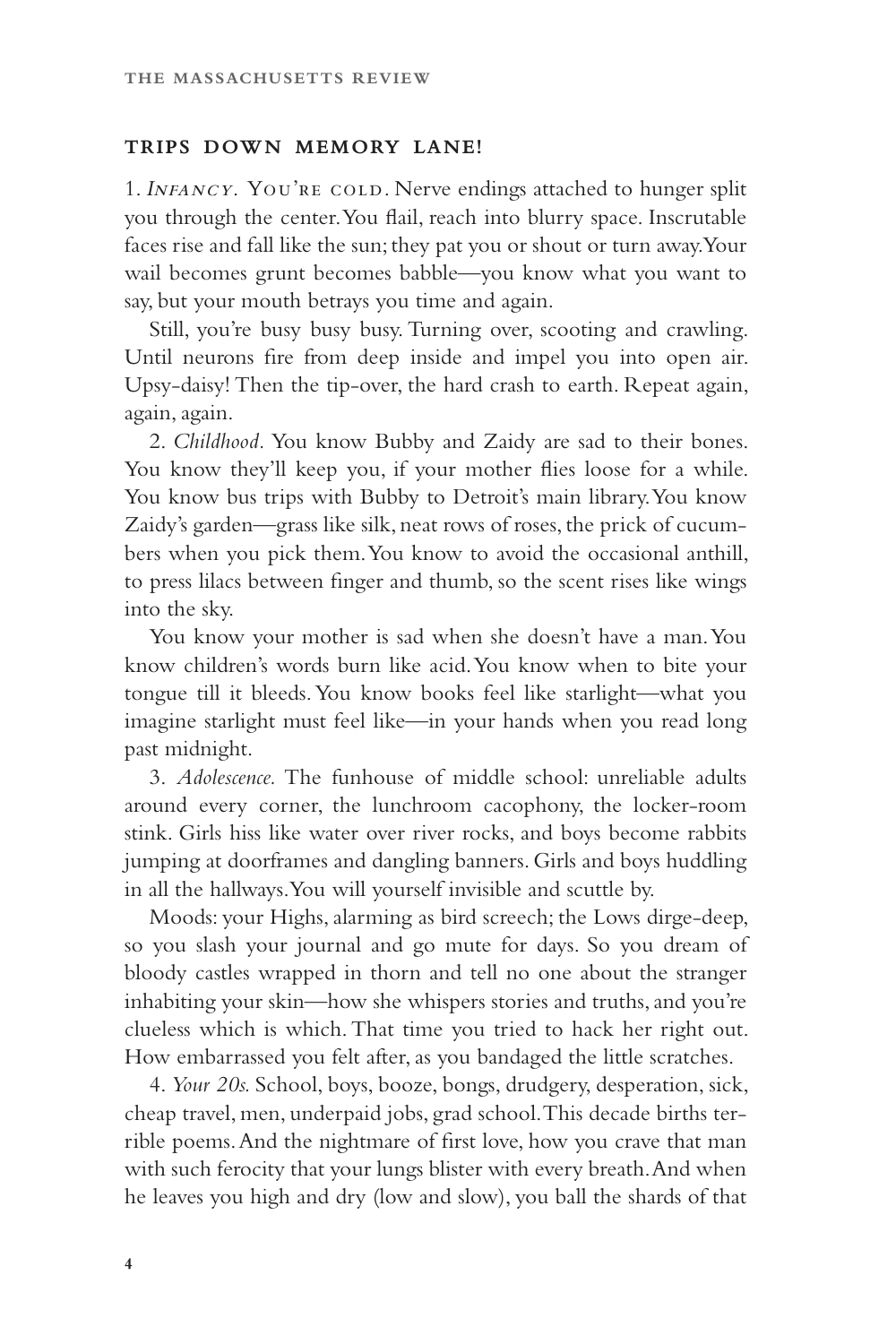agony into a fist and press it into your chest. How you point to this spot forever after. Say, *Look, now. See what you've done to me.*

The exhaustion of it all! It's enough to build the dreadful foundations of years to come. But don't fret. Adrenaline will see you through subsequent decades, the time passing like a locomotive clacking down the tracks, picking up steam as it churns—the smell of lilacs all around, rising like the sea—the air a sizzle, scenery a blur as the train roars toward full blown midlife dread.

Give into it, girl. Let it take you where it will.

## **must see excursions of the dreaful, midlife variety!**

1. *<sup>T</sup>*he neighborhood *of* r*ecurring dreamscapes.* When you do—*finally*—drop to sleep, you enjoy an active nightlife. Choose from the attic of kidnapped children, the haunted graveyard, a glass house where everything is breakable (make sure to step gingerly!), your mother's bed erupting in bugs, the meandering levels of an abandoned mall, rain or snow or hailstorms through which you're perpetually driving blind, your overflowing closet containing nothing (not one goddamn thing!) that fits, the basement crammed with every person you ever disappointed.

*Helpful hint:* keep a pretty journal beside your bedside for jotting notes upon jolting awake.

2. *Social gatherings.* Revisit middle school lunchrooms, that writers' conference you attend yearly, the work parties and in-laws' reunions. Where you say the wrong thing, or nothing at all. Where you hide in shadows and moan when no one refills your wine glass or bothers to give you the time of day.

And after: the childhood bed/hotel room beside your snoring man, where you lay awake for hours muttering, *Stupid girl. Stupid, stupid woman*.

3. *The republic of second-guessing.* Family secrets spilled after one, two, three too many cocktails. The stove, curlers, iron you maybe left burning, the back door or your daughter's window you possibly left agape. So that little bed might even now be empty as new paper. So you check again and again, just to be safe. Like safety's an option in this wacky state.

Also, visit opportunities never seized: if you'd been the perfect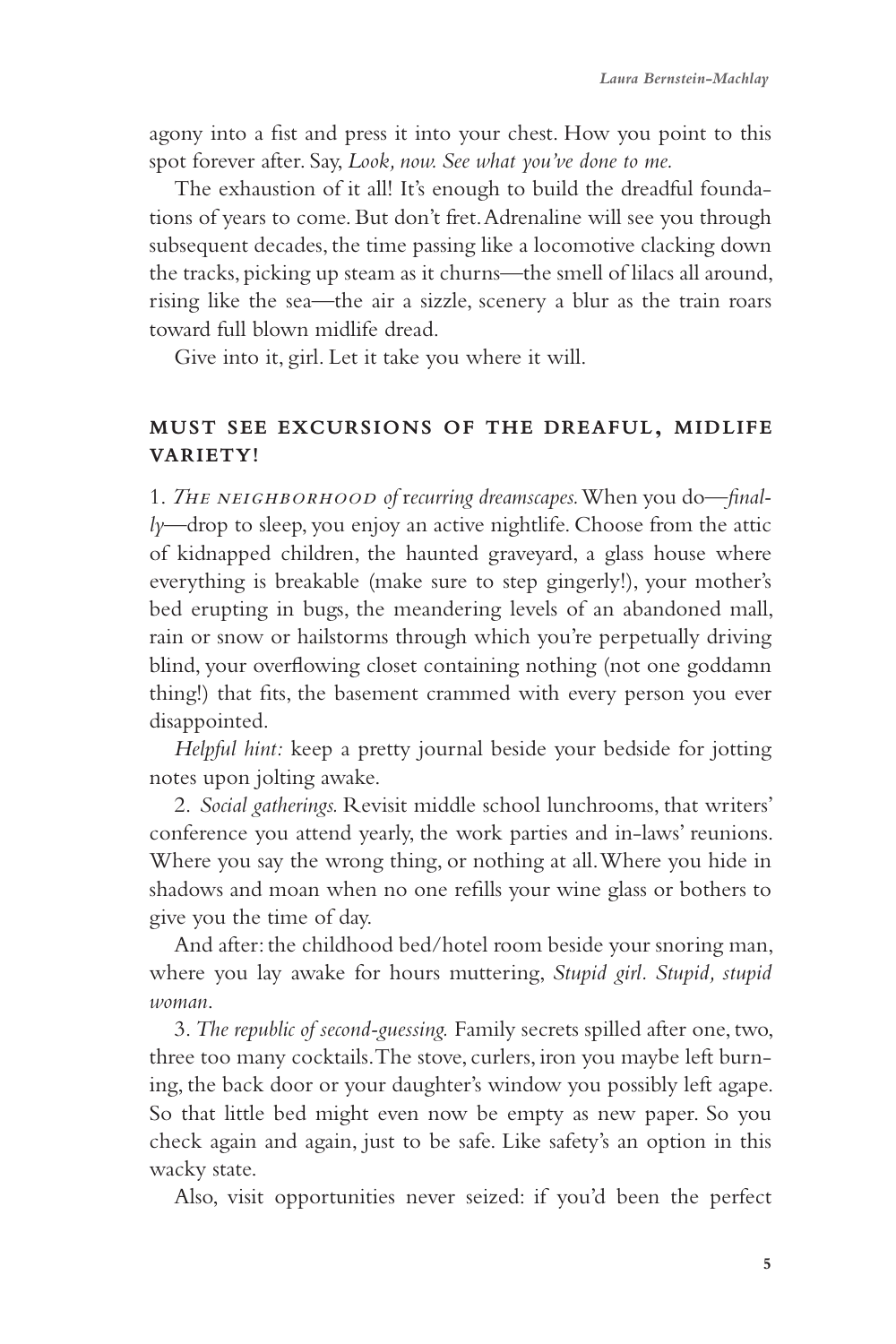mother to your girl, if you'd entered the contest, rewritten the memoir, shimmied and shook like a mad woman on the dance floor. Who would you, could you, be if you had?

4. *Regret city.* When you were cruel to a classmate, just to try it. When you drove past that kitten in the snow. When you drove past that girl—surely younger than your daughter—as she posed in shredded clothes behind 8 Mile. How you felt helpless and did nothing. And how, when you drove by the next day, and the next, she'd vanished into the dirty storefronts, so you wondered if you dreamed her. How you rarely gathered lilacs, though they grew crazy in your grandparents' garden, and later, in the fields next door—back when you lived with your man in Mexicantown—where they exploded like all the luster in the world. So you thought they'd last forever.

5. *Cluttered rooms in your unconscious.* Home of the iceberg's underside. Contains worms and poop and genitals. And hunger incarnate, for bonbons and skin-on-skin, for Daddy's love and fluffy bunnies, for lilacs come spring. For all the stuff ever. Make sure to revisit the primal crawl through the birth canal. And save time for Repression Alley, filled with enough rage to shatter the sky. With dungeons brimming with middle school bullies, bad dates, workmates, bosses, thesis advisors and crappy drivers you've really, really wanted to murder over the years. Be prepared for caterwauling, for Nick Cave's *From Her to Eternity* playing on repeat.

6. *Shrines to past and current phobias.* Check out social gatherings (above), enclosed spaces, height and flight and drowning phobias. Fear of being buried alive. Depression phobia. Fear of losing child. Fear of global warming. Fear of serial killers. Of being old and alone. Of death (of course). Of rugs tugged from beneath you. Of bugs—killer wasps to swarm you, fire ants to eat you. Crawling bugs that cling, flying ones that sting. The huge ones with spindly legs that break off when you flail in terror.

#### **dreadful souvenirs!**

WHEW! WHAT A RIDE, HUH? Now reward yourself with these and other midlife keepsakes.

1. Chewed nails, a tendency to freeze in oncoming traffic, a grip too tight. That extra twenty pounds you gain and lose, gain and lose.

2. Recurring flashbacks: choose your favorites and make a scrap-